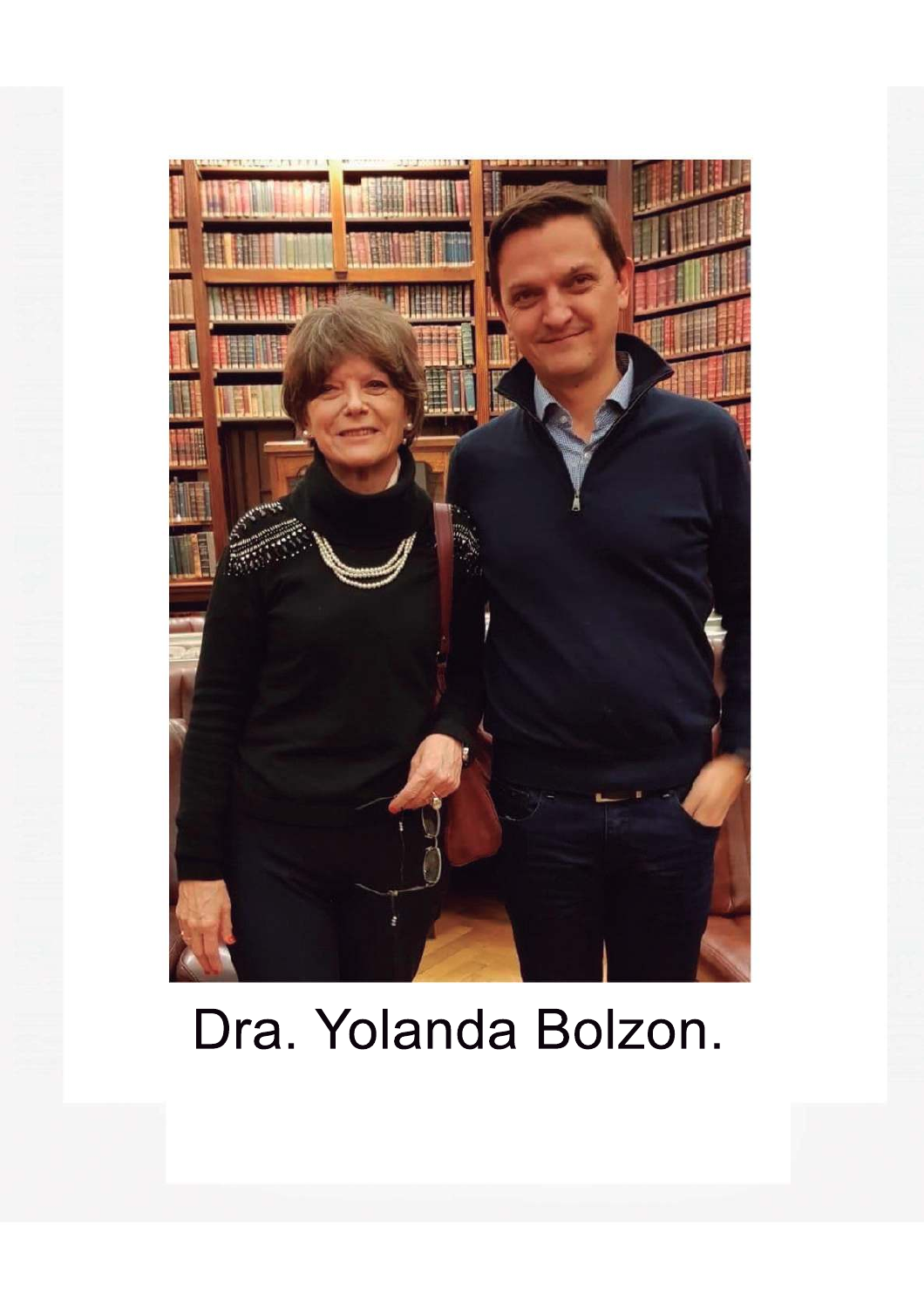## DIABETES Oxidative Stress and Dietary Antioxidants SECOND EDITION

Edited by VICTOR R. PREEDY Department of Nutrition and Dietetics, School of Life Course Sciences, King's College London, London, United Kingdom

**Editorial Elsevier Inc.2020 All rights** 

## **Diabetes**

DOI: http://doi.org/10.1016/B 978-0-12-815776-3-000032-2

**CHAPTER 32** 

## Salvia hispanica L. and its therapeutic role in a model of insulin resistance

Maria del Rosario Ferreira<sub>1,2</sub>, Silvina Alvarez<sub>3,4</sub>, Paola Illesca<sub>1,2</sub>

## Maria Sofia Gimenez<sub>3,4</sub> and Yolanda B. Lombardo<sub>1,2</sub>

<sup>1</sup>Department of Biochemistry, Faculty of Biochemistry and Biological Sciences, National University of Litoral, University City, Santa Fe, Argentina 2CONICET, Argentina 3Biological Chemistry Laboratory, Faculty of Chemistry, Biochemistry and Pharmacy, National University of San Luis, San Luis, Argentina 4IMIBIO-SL, CONICET, Argentina

DOI: http://doi.org/10.1016/B 978-0-12-815776-3-000032-2

### **Abstract**

Obesity and particularly visceral adiposity are accompanied by and increased oxidative stress (OS) due to unfavorable critical balance between free radicals generation and antioxidant defenses that in turn affect insulin signaling and contribute to insulin resistance. All of them key factor of the metabolic Syndrome. Recent investigations showed that increases consumption of natural dietary sources with antioxidant bioactive compounds may support the prevention of OS. *Salvia hispanica* L seed is a richest botanical source of α-linolenic acid 18:3 n-3 and is a promising source of antioxidants, because it contained considerable amount of chlorogenic and caffeic acids, myricetin, quercetin, kaempferol, among others. This chapter analyzes the effect of dietary Salvia *hispanica* L seeds upon the improvement and /or reversion of OS and its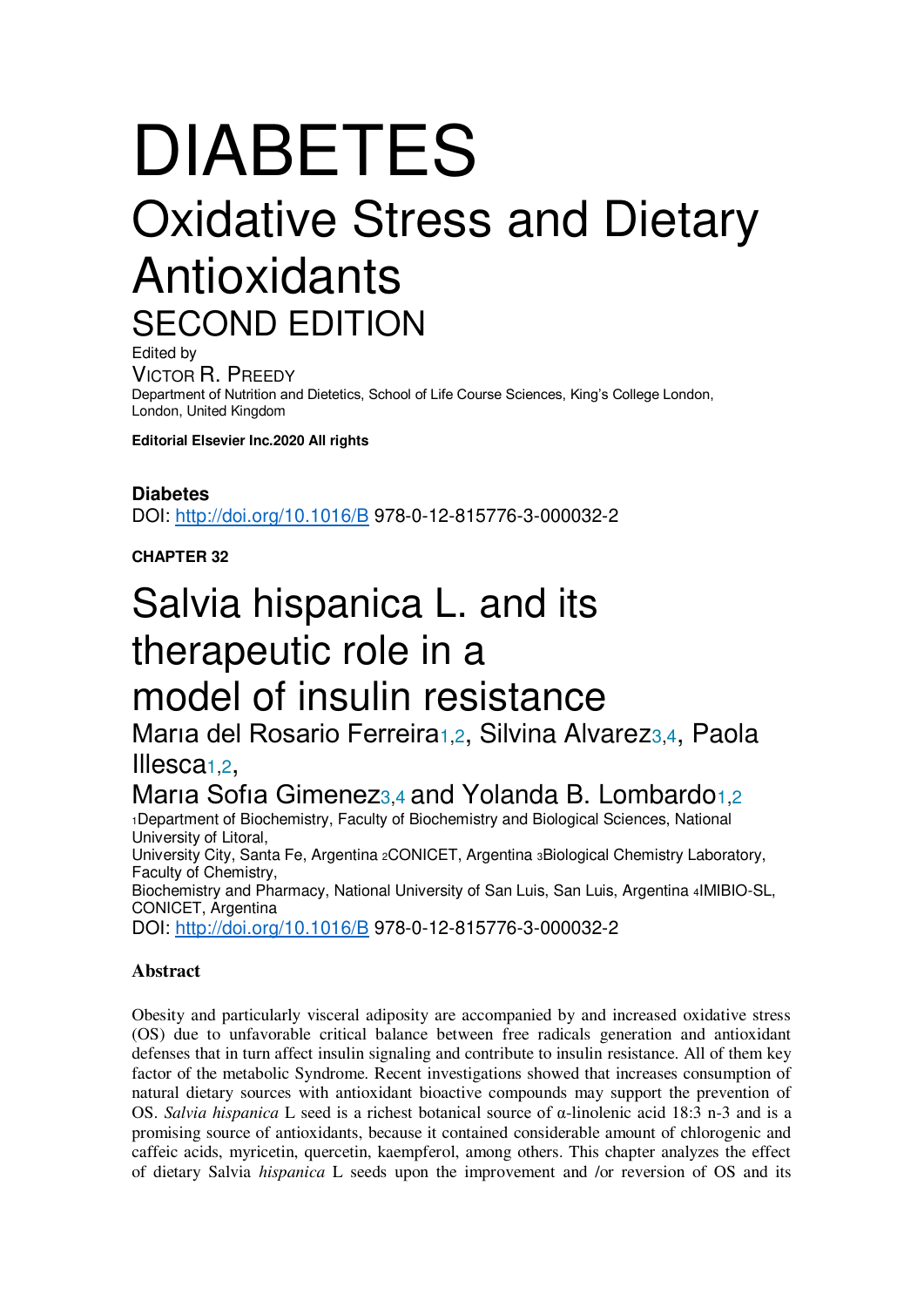relationship with insulin insensitivity, mainly focuses in the adipose tissue of an experimental model of dyslipidemia, impaired glucose homeostasis, insulin resistance and visceral adiposity.

### **Introduction**

Today, there is increasing interest in the role of dietary polyunsaturated n\_3 fatty acids (n\_3 PUFAs)—EPA (eicosapentaenoic acid 20:5 n\_3), DHA (docosahexaenoic acid 22:5 n\_3), and ALA ( $\alpha$ -linolenic acid 18:3 n 3) from marine or plant origins—in the prevention

or progression of dyslipidemia, hypertension, altered glucose tolerance, obesity, insulin resistance(IR), visceral adiposity, and systemic oxidative stress(OS) among others, all of them key components of the metabolic syndrome (MS). This syndrome increases the risk of type 2 diabetes and cardiovascular disease and is today considered as one of the important health problems in both the developed and undeveloped countries.1\_3 In modern societies, obesity and particularly visceral adiposity have been related to excessive food ingestion and increased consumption of diets rich in high saturated fat, sucrose, or fructose.4 The hypertrophied

visceral adipose tissue is accompanied by a low-grade chronic inflammation and increased OS, due to an unfavorable critical balance between free radical generation and antioxidant defenses that in turn affect insulin signaling and nitric oxide availability and contribute to IR. Additionally, adipocyte hypertrophy in visceral but not subcutaneous fat is associated with the metabolic perturbation of lipidmetabolism.5,6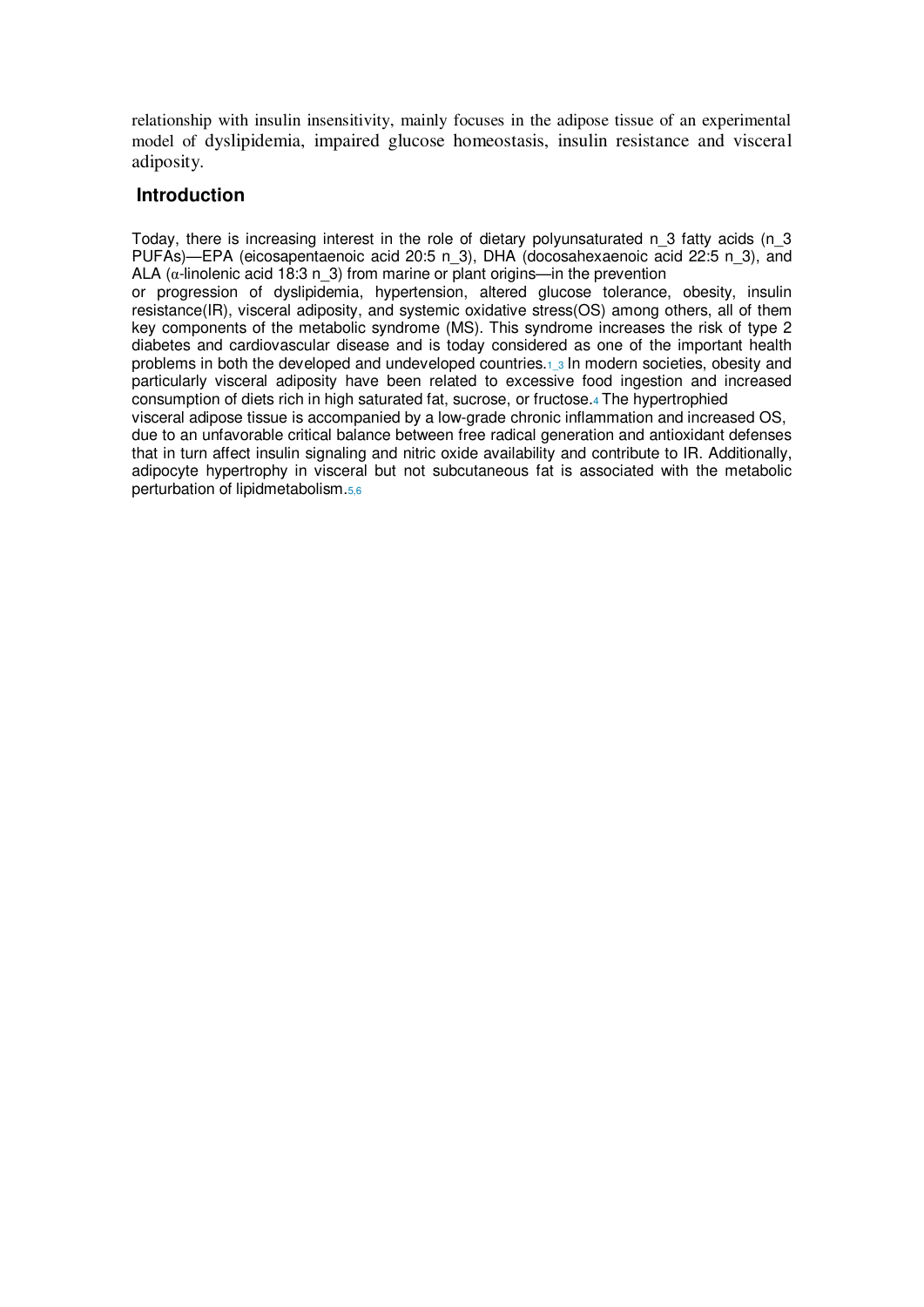ORIGINAL CONTRIBUTION



## Dietary Salba (Salvia hispanica L.) ameliorates the adipose tissue dysfunction of dyslipemic insulin-resistant rats through mechanisms involving oxidative stress, inflammatory cytokines and peroxisome proliferator-activated receptor  $\gamma$

M. R. Ferreira<sup>1</sup> · S. M. Alvarez<sup>2</sup> · P. Illesca<sup>1</sup> · M. S. Giménez<sup>2</sup> · Y. B. Lombardo<sup>1</sup>

Received: 8 March 2016 / Accepted: 13 August 2016 / Published online: 26 August 2016 © Springer-Verlag Berlin Heidelberg 2016

#### Abstract

Purpose Rats fed a long-term sucrose-rich diet (SRD) developed adipose tissue dysfunction. In the adipose tissue of these SRD-fed rats, the present study analyzed the possible beneficial effects of dietary Salba (chia) seeds in improving or reversing the depletion of antioxidant defenses, changes in pro-inflammatory cytokines and ROS production.

Methods Wistar rats were fed a SRD for 3 months. After that, half of the animals continued with the SRD until month 6, while in the other half, corn oil was replaced by chia seeds for  $3$  months (SRD + chia). A reference group consumed a control diet all the time.

Results Compared with the SRD-fed rats, the animals fed  $a$  SRD + chia showed a reduction in epididymal fat pad weight; the activities of antioxidant enzymes CAT, SOD and GPx returned to control values, while GR significantly improved; mRNA GPx increased, and both mRNA SOD and the redox state of glutathione returned to control values; a significant increase in the expression of Nrf2 was recorded. These results were accompanied by a decrease in XO activity and ROS contents as well as plasma IL-6 and

M. R. Ferreira and S. M. Alvarez have contributed equally to the laboratory assays in the present study.

M Y. B. Lombardo ylombard@fbcb.unl.edu.ar

Departamento de Ciencias Biológicas, Facultad de Bioquímica, Universidad Nacional del Litoral, Ciudad Universitaria El Pozo cc 242. 3000 Santa Fe, Argentina

Laboratorio de Biología Molecular, Facultad de Química, Bioquímica y Farmacia, Universidad Nacional de San Luis, Avenida Ejército de los Andes 950, 5700 San Luis, Argentina TNF- $\alpha$  levels. Chia seeds reversed the decrease in PPAR $\gamma$ protein mass level and increased the  $n-3/n-6$  fatty acids ratio of membrane phospholipids. Besides, dyslipidemia and insulin sensitivity were normalized.

Conclusion This study provides new information concerning some mechanisms related to the beneficial effects of dietary chia seeds in reversing adipose tissue oxidative stress and improving the adipose tissue dysfunction induced by a SRD.

Keywords  $\alpha$ -linolenic acid (ALA)  $\cdot$  Adipose tissue  $\cdot$ Dyslipidemia · High-sucrose diet · Oxidative stress · Insulin resistance

#### Introduction

Excessive food ingestion and the increase in the consumption of high-fat, fructose or sucrose diets characteristic of modern society have been related to the development of visceral adiposity, systemic oxidative stress, impaired glucose homeostasis, insulin resistance (IR), type 2 diabetes, dyslipidemia and hypertension, the major components of the metabolic syndrome (MS) [1, 2]. Experimentally, our group and others have demonstrated that rats chronically fed a sucrose-/fructose-rich diet develop metabolic and physiological alterations mimicking several aspects of the metabolic syndrome in humans [3-5].

Diets can play a major role in the prevention or improvement in this syndrome and its associated pathologies. In addition to other lifestyle interventions, it has been recognized that adjustments to the quality of dietary lipids such as  $n-3$  polyunsaturated fatty acids ( $n-3$  PUFAs) from marine [fish oil; eicosapentaenoic acid (EPA) 20:5. n-3; docosahexaenoic acid (DHA) 22:6,  $n-3$ ] or plant sources

2 Springer